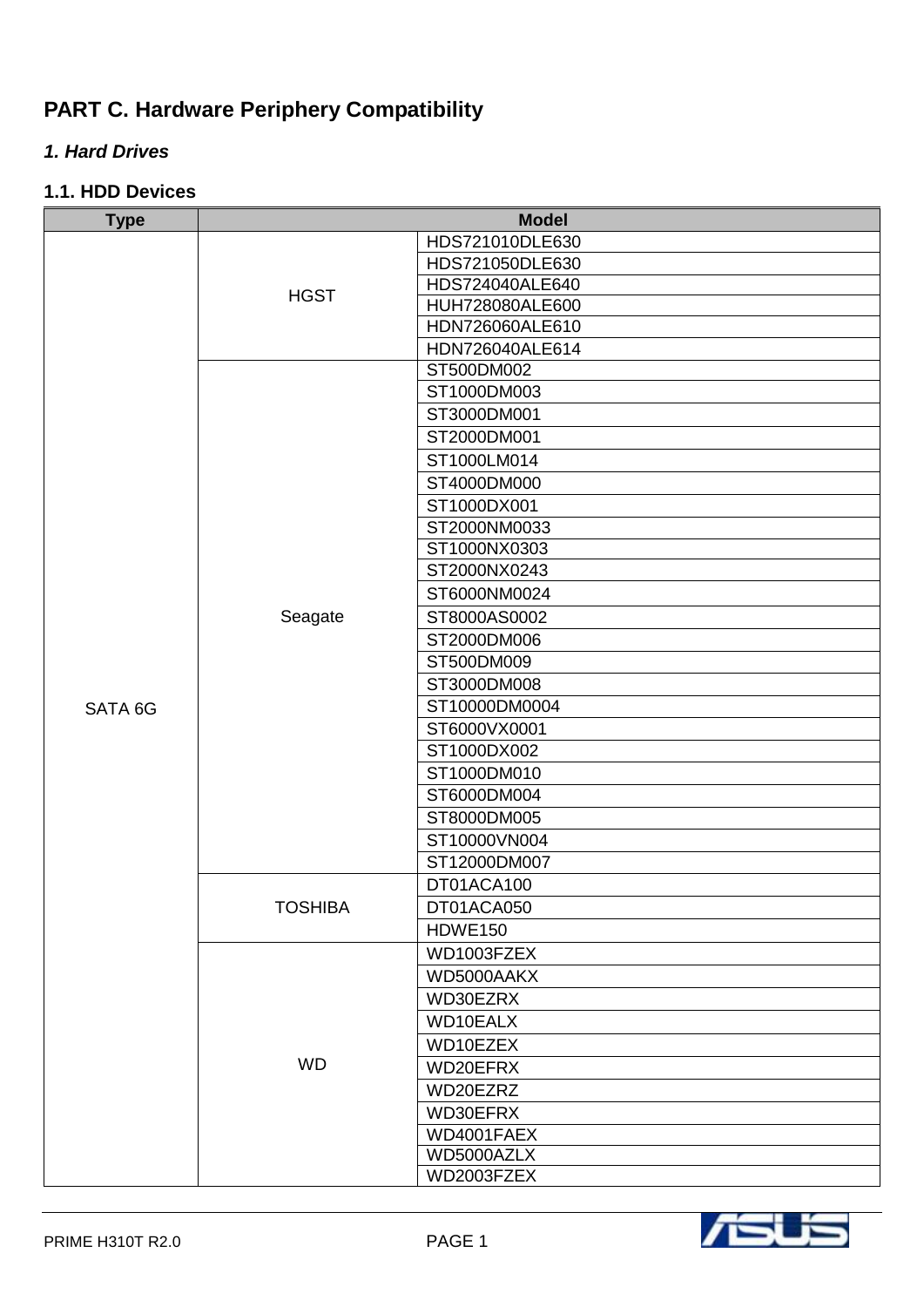| <b>Type</b>  | <b>Model</b>   |                      |
|--------------|----------------|----------------------|
|              |                | WD20PURX             |
|              |                | WD10PURX             |
|              |                | WD60EFRX             |
| SATA 6G      | <b>WD</b>      | WD60EZRX             |
|              |                | WD60PURX             |
|              |                | WD80EFZX             |
|              |                | WD8002FRYZ           |
| SATA 3G      | Seagate        | ST31000528AS         |
|              | <b>HGST</b>    | HTS725050A7E630-4235 |
|              |                | HTS721010A9E630-4233 |
|              | <b>TOSHIBA</b> | MQ01ABD100-4227      |
| SATA 6G(2.5) | <b>WD</b>      | WD20NPVZ-4229        |
|              |                | WD10JPLX-4231        |
|              | Seagate        | ST1000LX015-4237     |
|              |                | ST2000LM015-4239     |

## **1.2. SATA SSD**

| <b>Type</b> | <b>Model</b>       |                     |
|-------------|--------------------|---------------------|
|             |                    | IS32B-16G           |
|             |                    | ASU800SS-128G-3963  |
|             | <b>ADATA</b>       | ASX950SS-240G-4256  |
|             |                    | SU900-256G-4271     |
|             |                    | ASX950USS-480G-4369 |
|             | <b>AMD</b>         | <b>R3SL120G</b>     |
|             | <b>ANACONDA</b>    | T1-120G-4342        |
|             |                    | N2-240G-4348        |
|             |                    | AST680S-128G        |
|             |                    | AP240GAS720-240G    |
|             | <b>APACER</b>      | AP240GAS330-240G    |
|             |                    | AP256GAS510SB-256G  |
|             |                    | CSSD-F256GBLX       |
|             | <b>CORSAIR</b>     | CSSD-F120GBLSB      |
| SATA 6G SSD | Crucial            | CT250BX100SSD1      |
|             |                    | CT250MX200SSD1      |
|             |                    | CT240BX200SSD1      |
|             |                    | CT525MX300SSD1      |
|             | <b>FUJITSU</b>     | <b>FSX-120G</b>     |
|             |                    | F300-240G           |
|             | <b>INTEL</b>       | SSDSC2KW240H6       |
|             |                    | SSDSC2BB240G7-4162  |
|             | <b>KINGBANK</b>    | KP330-240G-4444     |
|             | Kingston           | <b>SHSS37A/240G</b> |
|             |                    | SKC400S37/256G      |
|             |                    | SUV400S37-240G      |
|             |                    | SA400S37/240GB      |
|             | <b>LITEON</b>      | MU3-PH4-CE240-240G  |
|             | <b>TOSHIBA OCZ</b> | TRN150-25SAT3-240G  |
|             |                    | TL100-25SAT3-240G   |

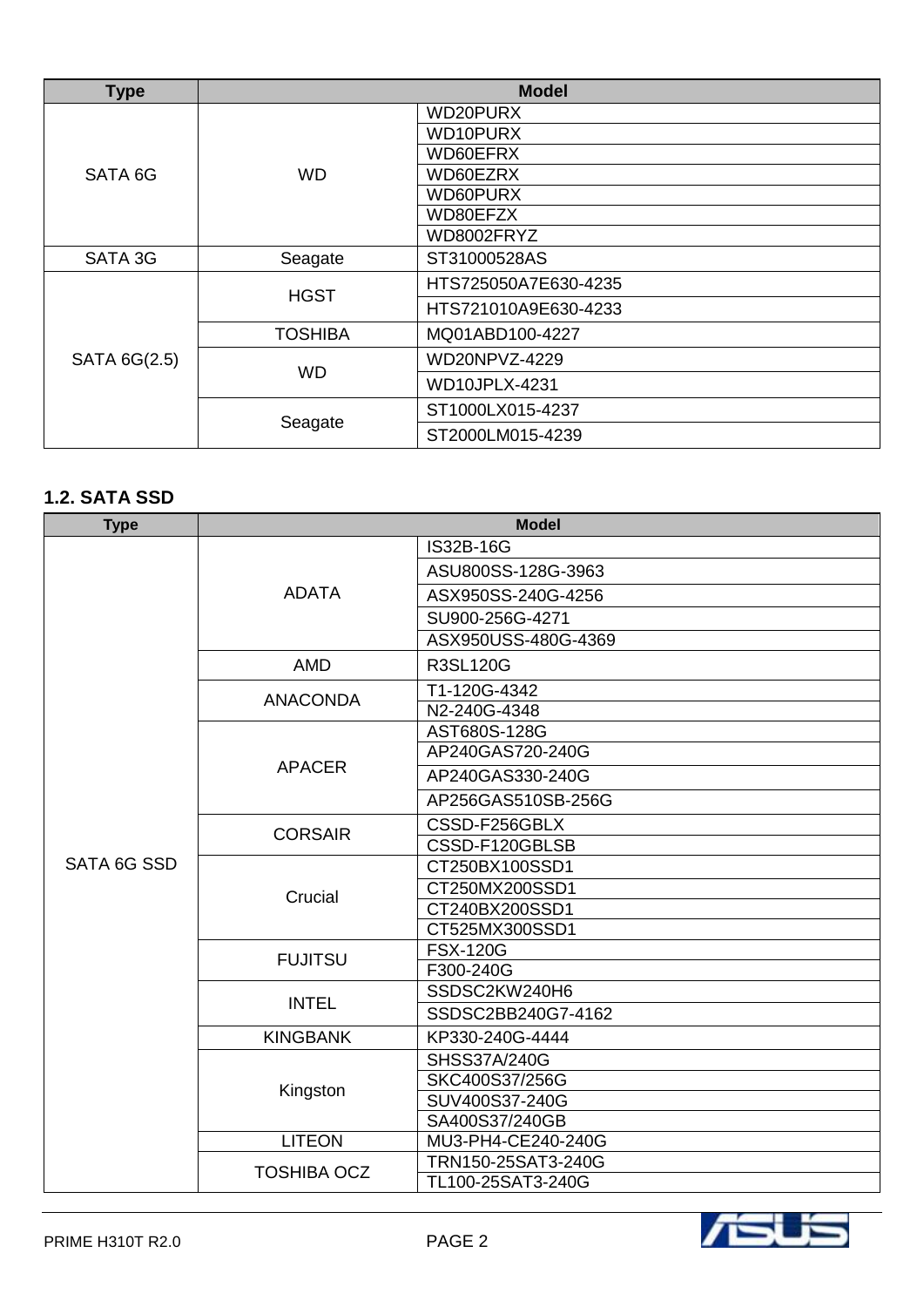| <b>Type</b> | <b>Model</b>         |                           |
|-------------|----------------------|---------------------------|
|             |                      | PX-256M7VC-256G           |
|             | <b>PLEXTOR</b>       | PX-256S2C-256G            |
|             |                      | PX-256S3C-256G-4157       |
|             |                      | MZ-750250(750EVO)         |
|             | <b>SAMSUNG</b>       | MZ-76E1T0-4322(860EVO)    |
|             |                      | MZ-76P512B-4432(860PRO)   |
|             |                      | MZ-7LN120-4268(850)       |
|             | <b>Sandisk</b>       | SDSSDA-240G-4221          |
|             |                      | SDSSDH3-250G-4224         |
|             | Seagate              | XF1230-240G-4282          |
|             | <b>Silicon Power</b> | S70-120G                  |
|             |                      | PER920-TB-240G            |
|             | <b>TEKISM</b>        | PER840-128G-4265          |
|             |                      | K1-120G-4261              |
| SATA 6G SSD |                      | T2535T480G0C101-480GB-SSD |
|             | Team                 | T2535TD480G3C101-4280     |
|             |                      | T253TR001T3C313-1T-4372   |
|             | <b>TOSHIBA</b>       | Q300 PRO-256G             |
|             |                      | VX500-25SAT3-512G         |
|             |                      | A100-240GB                |
|             | <b>TRANSCEND</b>     | <b>TS256GSSD370S</b>      |
|             |                      | TS256GSSD230S             |
|             | <b>UMAX</b>          | S300                      |
|             |                      | WD-WDS250G1B0A            |
|             | <b>WD</b>            | WD-WDS120G1G0A-00SS50     |
|             |                      | WD-WDS200T2B0A-2T-4291    |
|             | SONY                 | SLW-MG4-480GB             |
|             | <b>TCELL</b>         | TT650-240GB               |
|             | <b>G.SKILL</b>       | FM-25S2S-064              |
| SATA 3G SSD | Kingfast             | KF2501-128S-128           |

### **1.3. M.2 SSD**

| <b>Type</b> | <b>Model</b>   |                         |
|-------------|----------------|-------------------------|
|             | APACER         | AP240GAS2280-240GB      |
|             |                | AP240GAST280-240GB      |
|             | <b>ADATA</b>   | ASU800NS38-256G         |
|             | <b>BIWIN</b>   | G6322-512G (22110)      |
|             | Crucial        | CT250MX200SSD4          |
|             |                | MX300-275GB             |
|             | <b>INTEL</b>   | 540S-1TB-M.2            |
| M.2 SATA    |                | SSDSCKKW256G8X1-256GB   |
|             | Kingston       | SUV500M8/120G-4476      |
|             | <b>PLEXTOR</b> | PX-256S3G-256GB-M.2-SSD |
|             | <b>SAMSUNG</b> | MZ-N5E250-250G          |
|             |                | MZ-N6E500-4328(860EVO)  |
|             | SanDisk        | X300-2280-256G          |
|             |                | X400-512G               |
|             |                | Z400S-M.2 2280-256G     |

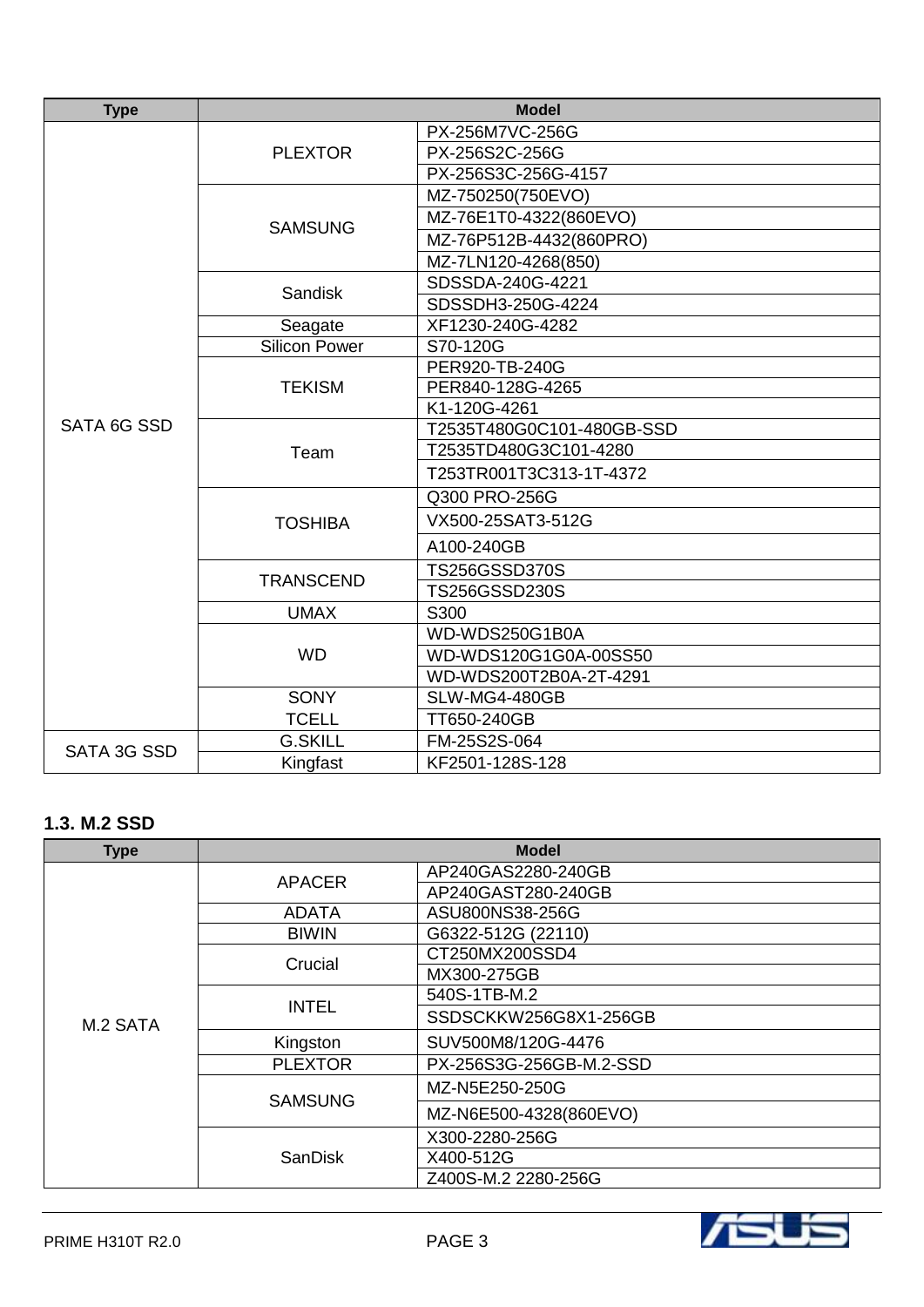| <b>Type</b>     | <b>Model</b>       |                                    |
|-----------------|--------------------|------------------------------------|
|                 | <b>TEKISM</b>      | PER780-TB-128GB                    |
|                 | Transcend          | TS120GMT820S-4429                  |
|                 | V-COLOR            | VSM100-240G                        |
| M.2 SATA        |                    | VLM100-240G                        |
|                 |                    | S250G1B0B-00AS40 250GB             |
|                 | <b>WD</b>          | WD-WDS120G1G0B-00RC30              |
|                 |                    | WD-S500G2B0B-4292                  |
|                 | <b>APACER</b>      | AP240GZ280                         |
|                 |                    | ASX8000NP-256GM-C                  |
|                 | <b>ADATA</b>       | ASX7000NP-256GB                    |
|                 |                    | ADATA ASX6000P-512GT-4304          |
|                 |                    | ADATA-ASX8200NP-480G-4336          |
|                 | <b>ASGARD</b>      | AN512NVME-M.2/80-512GB             |
|                 | <b>COLORFUL</b>    | CN600-240GB                        |
|                 | <b>CORSAIR</b>     | CSSD-F240GBMP500-240GB-M.2 SSD     |
|                 | <b>GALAX</b>       | TIE JIA ZHAN JIANG 240G            |
|                 |                    | EX900-250G-4324                    |
|                 | HP                 | EX920-256G-4325                    |
|                 |                    | SSDPEKKF010T7-1.0TB                |
|                 | <b>INTEL</b>       | SSDPEKKW512G7-600P-512GB           |
|                 |                    | Intel SSDPEKKW256G8XT-4305         |
|                 |                    | SSDPEK1W120GA-118G-4472(800P)      |
|                 | <b>KINGBANK</b>    | KP230-240G-4440                    |
|                 |                    | SA1000M8-480G-4426                 |
|                 | <b>KINSTON</b>     | SHPM2280P2H/240G-M.2 PCIE G2X4 SSD |
|                 |                    | SKC1000-480GB-M.2-SSD              |
| M.2 PCIE & NVME | <b>LITEON</b>      | T10-240GB                          |
|                 | <b>TOSHIBA OCZ</b> | RD400 512G                         |
|                 |                    | RC100-240G-4296                    |
|                 |                    | PX-512M8PeG-512GB                  |
|                 | <b>PLEXTOR</b>     | PX-1TM9PEGN-1TB                    |
|                 |                    | PX-1TM8SeGN-1TB-M.2 SSD            |
|                 |                    | 960EVO-MZ-V6E500-500G              |
|                 |                    | 960 PRO-MZ-V6P1T0-1T               |
|                 |                    | MZ-V7E2T0-4437                     |
|                 | <b>SAMSUNG</b>     | MZ-V7P1T0-4435                     |
|                 |                    | MZ-VLB1T00                         |
|                 |                    | MZ-VPV2560-M.2                     |
|                 |                    | MZ-VKV512-M.2                      |
|                 |                    | SM961-MZ-VKW1T00-1TB               |
|                 | <b>TEKISM</b>      | PV780-256G                         |
|                 | <b>TEAM</b>        | TM8FP2480G0C101-480GB (PCIE)       |
|                 |                    | TM8FP2480G0C110-480GB              |
|                 | <b>TIGO</b>        | P600-TPEGMTTBU3E256GCGD-256GB      |
|                 | <b>WD</b>          | WDS512G1X0C-00ENX0                 |
|                 | <b>TRANSCEN</b>    | <b>TS256GMTE850</b>                |

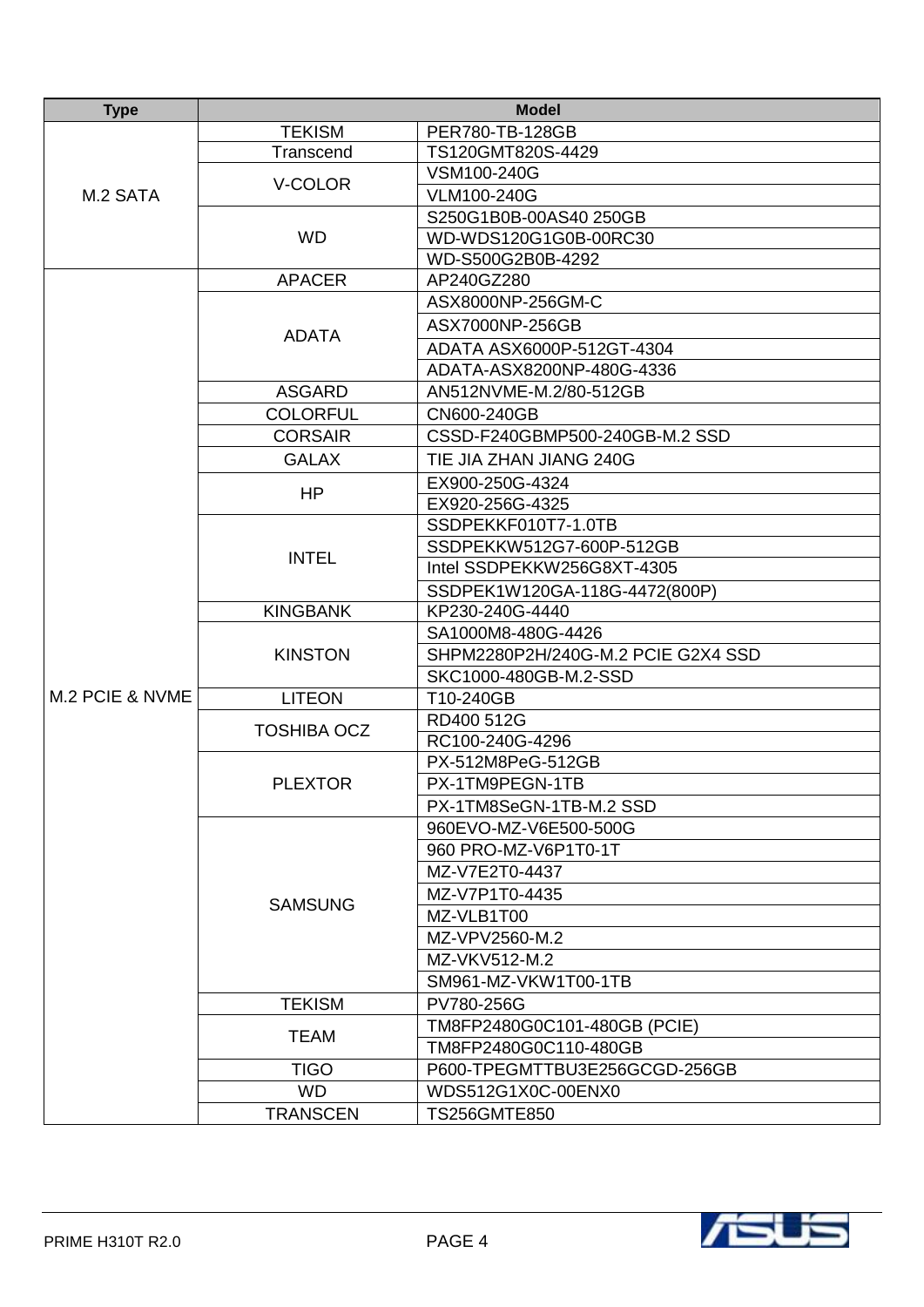# *2. Power Supplies*

## **2.1. AC/DC Adapter**

| Type                                               | <b>Model</b> |                             |
|----------------------------------------------------|--------------|-----------------------------|
| DELL<br>$7.4*5.1$ mm<br><b>AC/DC Adapter</b><br>HР |              | LA65NM130-65W-19.5V-3.34A   |
|                                                    |              | FA180PM111-180W-19.5V-9.23A |
|                                                    |              | LA90PM130-90W-19.5V-4.62A   |
|                                                    |              | PPP012C-S-90W-19.5V-4.62A   |

## *3. Peripheral*

# **3.1. USB Storage**

## *3.1.1. Card Readers*

| <b>Type</b>    | <b>Model</b>      |                                     |
|----------------|-------------------|-------------------------------------|
|                | <b>DIGIFUSION</b> | RHU03                               |
|                | <b>HONGBAO</b>    | <b>EZ100PU</b>                      |
| <b>USB 2.0</b> | <b>INFOTHINK</b>  | <b>IIT-925U</b>                     |
|                | <b>KINYO</b>      | <b>KCR-318</b>                      |
|                | <b>PISEN</b>      | $4$ -IN-1                           |
|                | <b>TRANSCEND</b>  | TS-RDC2K                            |
| <b>USB 3.0</b> | Kingston          | FCR-HS4                             |
|                | <b>SanDisk</b>    | Extreme PRO UHS-II SD Reader/Writer |

## *3.1.2. External Enclosures*

| Type           | <b>Model</b>         |                                       |
|----------------|----------------------|---------------------------------------|
|                | <b>AIGO</b>          | S01-120GB-USB3.0-PORTABLE SSD         |
|                | <b>AKITIO</b>        | ADRIVE-U3-240GB                       |
|                | ASUS                 | EHD-A1-1TB-USB3.0-EXTERNAL HARD DRIVE |
| <b>USB 3.0</b> | <b>NETAC</b>         | K338-2TB-USB3.0                       |
|                | PQI                  | AIR BANK-1TB-USB 3.0-WIFI HDD         |
|                | <b>Silicon Power</b> | ARMOR A30-1TB                         |
|                | <b>TOSHIBA</b>       | DTC910-1TB-USB3.0                     |
|                | <b>TRANSCEND</b>     | TS1TSJ25MC-1TB-USB 3.0 TYPE-C         |
|                | <b>ADATA</b>         | SE730-250GB-USB3.1-EXTERNAL SSD       |
| <b>USB 3.1</b> |                      | <b>SATA DOCKING STATION</b>           |
|                | <b>AGESTAR</b>       | <b>USB3.1 EXTERNAL ENCLOSURE</b>      |
|                |                      | USB3.1 TYPE-C EXTERNAL ENCLOSURE      |
|                | <b>AKITIO</b>        | NEUTRINO U3.1-SK2-U31AS-AKT-HDD CASE  |
|                |                      | NT2 U3.1-HDD                          |

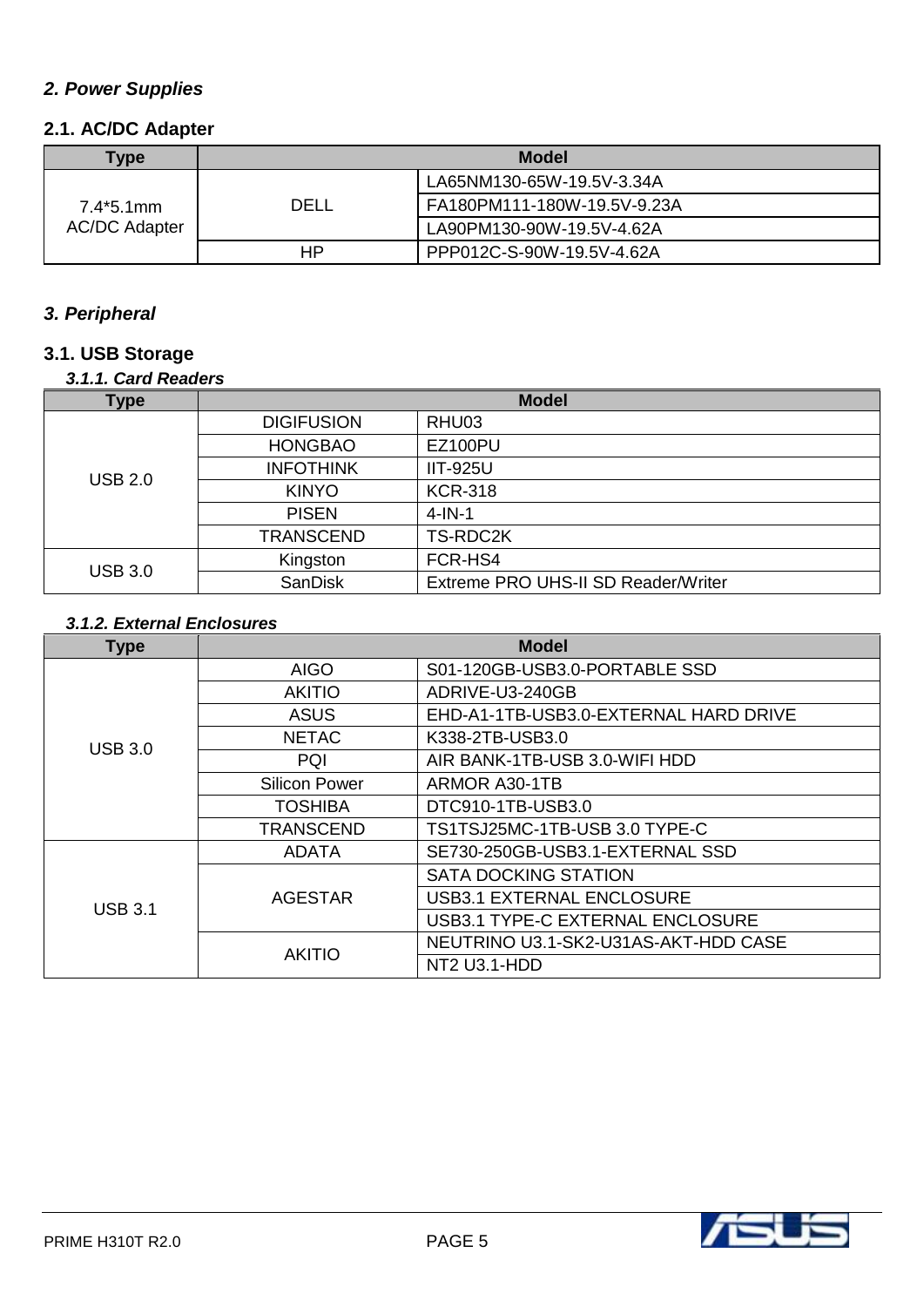| <b>Type</b>    | <b>Model</b>      |                                                |
|----------------|-------------------|------------------------------------------------|
|                | <b>CENTURY</b>    | CSS25U31BK-USB3.1-REMOVE HDD                   |
|                |                   | CROSU31S-USB3.1-HDD                            |
|                |                   | M2-USB3.1-TYPE-C                               |
|                | <b>CYBERSLIM</b>  | SSDPRO RAID V2-USB3.1-CASE                     |
|                | <b>DIGIFUSION</b> | HD-M2U31-M.2 SSD TO USB 3.1-CASE               |
|                | GODO              | 25702-120G-REMOV.HDD                           |
| <b>USB 3.1</b> | J2C               | TYPE-C-USB3.1-REMOVABLE HDD                    |
|                | <b>SAMSUNG</b>    | T5-MU-PA500B-USB3.1-500GB-PORTABLE SSD         |
|                | <b>SINAPISTEK</b> | USB 3.1-TYPE-C-128GB-M.2 SSD                   |
|                | <b>UNITEK</b>     | Y-3363-USB3.1 TYPE-C TO 2.5 SATA6G ENCLOSURE   |
|                |                   | Y-3364-USB3.1 TYPE-C 2.5 DUAL SATA6G ENCLOSURE |
|                | <b>UPTECH</b>     | EHE207-TYPE-C USB3.1-HDD                       |
|                | <b>WD</b>         | MY PASSPORT SSD-512GB-USB3.1 GEN-II-CASE       |

#### *3.1.3. USB Flash Drives*

| <b>Type</b>    | <b>Model</b>   |                           |
|----------------|----------------|---------------------------|
| <b>USB 2.0</b> | HP             | HP-V285W-32GB-USB2.0      |
|                | <b>APACER</b>  | AH157-32GB-USB3.0         |
|                | <b>BANQ</b>    | PD076-32GB-USB3.0         |
|                | <b>CORSAIR</b> | CMFSS3B-128GB-USB3.0      |
|                |                | DM-PD021-32GB             |
|                | <b>DM</b>      | PD076-32GB-USB3.0         |
|                | <b>EAGET</b>   | F50-16GB                  |
|                |                | DT100G3/16G               |
|                | Kingston       | DTDUO3C/64G               |
|                | <b>LANKXIN</b> | AEL1-32GB                 |
|                | <b>MAXELL</b>  | MXULK-32GB-USB3.0         |
|                | <b>NETAC</b>   | U650-64GB                 |
| <b>USB 3.0</b> |                | U903-64GB                 |
|                | <b>PATRIOT</b> | SUPERSONIC MAGNUM 256GB   |
|                |                | LOOP-64GB-USB3.0          |
|                | <b>PNY</b>     | V1 TURBO-64GB-USB3.0      |
|                | <b>SAMSUNG</b> | BAR-MUF-32BC-32G          |
|                |                | <b>MUF-32CB-32GB</b>      |
|                | <b>SanDisk</b> | SDCZ73-32G                |
|                |                | SDCZ50-064G-Z35           |
|                |                | SDIX40N-064G-ZN6NN-USB3.0 |
|                | <b>TECLAST</b> | CF64GBNFI-K3-64GB         |
|                | <b>TOSHIBA</b> | U382-32GB                 |
|                |                | THN-U363S0-640C4          |
|                |                | THN-U301W0320C4           |
|                | <b>ADATA</b>   | <b>AUC350</b>             |
|                | Kingston       | HXS3                      |
| <b>USB3.1</b>  |                | DT50-32GB                 |
|                | <b>PNY</b>     | UCD20-USB3.1-32GB         |
|                | PQI            | <b>CONNECT 313</b>        |

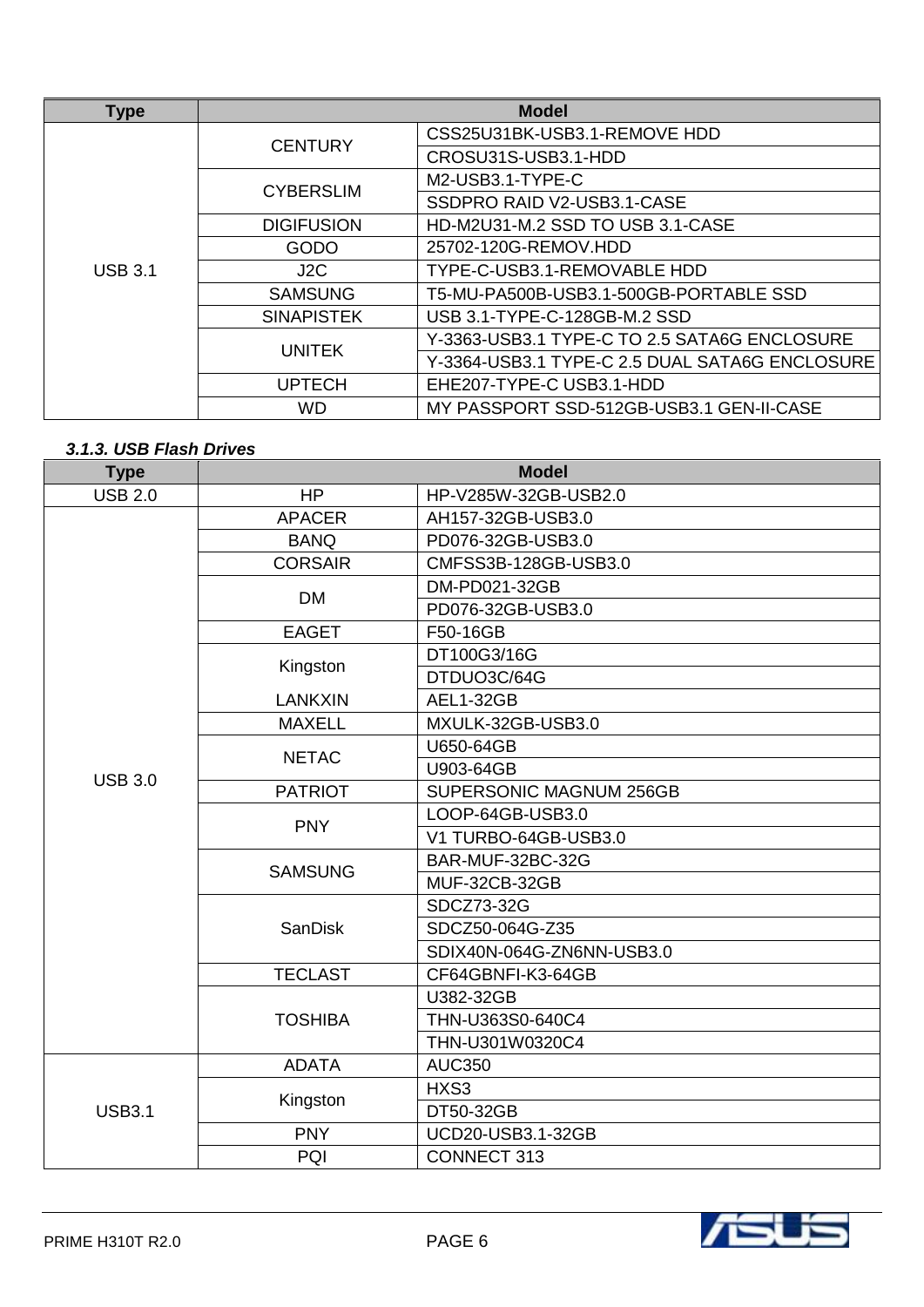| Type          | <b>Model</b>     |                      |
|---------------|------------------|----------------------|
|               | SanDisk          | SDCZ800              |
|               |                  | SDDDC-032G           |
| <b>USB3.1</b> | <b>SONY</b>      | USM32CA1-USB3.1-32GB |
|               | <b>SP</b>        | B21-128GB            |
|               | <b>TEAM</b>      | M161-64GB            |
|               | <b>TRANSCEND</b> | <b>TS64GJF890S</b>   |

## *3.1.4. USB Hubs*

| <b>Type</b> | <b>Model</b>  |                      |
|-------------|---------------|----------------------|
|             | UNITEK        | Y-3098FBK-USB3.0-HUB |
| USB 3.0     | <b>AMAZON</b> | 10 PORT USB3.0 HUB   |
|             | ORICO         | H4928-U3-4-PORT      |

## **3.2. Audio**

## *3.2.1. Earphone Devices*

| <b>Type</b>       |                     | <b>Model</b>                    |
|-------------------|---------------------|---------------------------------|
|                   | <b>APPLE</b>        | Iphone6 PLUS Earphone           |
|                   |                     | <b>ROG ORION-HEADSET</b>        |
|                   | <b>ASUS</b>         | STRIX 2.0-HEADSET               |
|                   | <b>BEYERDYNAMIC</b> | DT 880 600OHM                   |
|                   |                     | DT 770 PRO(80 OHM)-HEADSET      |
|                   | Logitech            | <b>UE900</b>                    |
| 3.5 <sub>mm</sub> | <b>NUBWO</b>        | N1-GAMING HEADPHONE             |
|                   |                     | TIAMAT 7.1                      |
|                   | <b>RAZER</b>        | KRAKEN ESSENTIAL HEADSET        |
|                   | <b>SENNHEISER</b>   | <b>CX 300-II</b>                |
|                   | <b>TDK</b>          | ST750                           |
|                   | <b>TECHNICA</b>     | ATH-M50                         |
|                   |                     | ATH-XS7                         |
|                   | <b>VIVO</b>         | X9-64G-PHONE Earphone           |
|                   | <b>ASUS</b>         | ROG STRIX FUSION 500-HEADSET    |
|                   |                     | <b>STRIX DSP GAMING HEADSET</b> |
|                   |                     | <b>STRIX 7.1 GAMING HEADSET</b> |
| <b>USB 2.0</b>    | <b>KOTION EACH</b>  | G2200 HEADSET                   |
|                   | Logitech            | H600-WIRELESS HEADSET           |
|                   | <b>SADES</b>        | SPIRIT WOLF HEADSET             |
|                   | Somic               | G941 HEADSET                    |
|                   | <b>USCORSAIR</b>    | <b>VOID USB CARBON-HEADSET</b>  |

#### *3.2.2. Microphone Devices*

| Type           | <b>Model</b>   |                         |
|----------------|----------------|-------------------------|
|                | <b>HIFIER</b>  | MC-095                  |
| Line in        | <b>SENIC</b>   | <b>SM-008</b>           |
|                | <b>HYUNDAI</b> | Y-R161                  |
| <b>USB 2.0</b> | <b>LENOVO</b>  | UC20 PRO                |
|                | TAKSTAR        | Q MAI-CS-100            |
| <b>USB 3.0</b> | <b>ASUS</b>    | <b>ROG STRIX MAGNUS</b> |

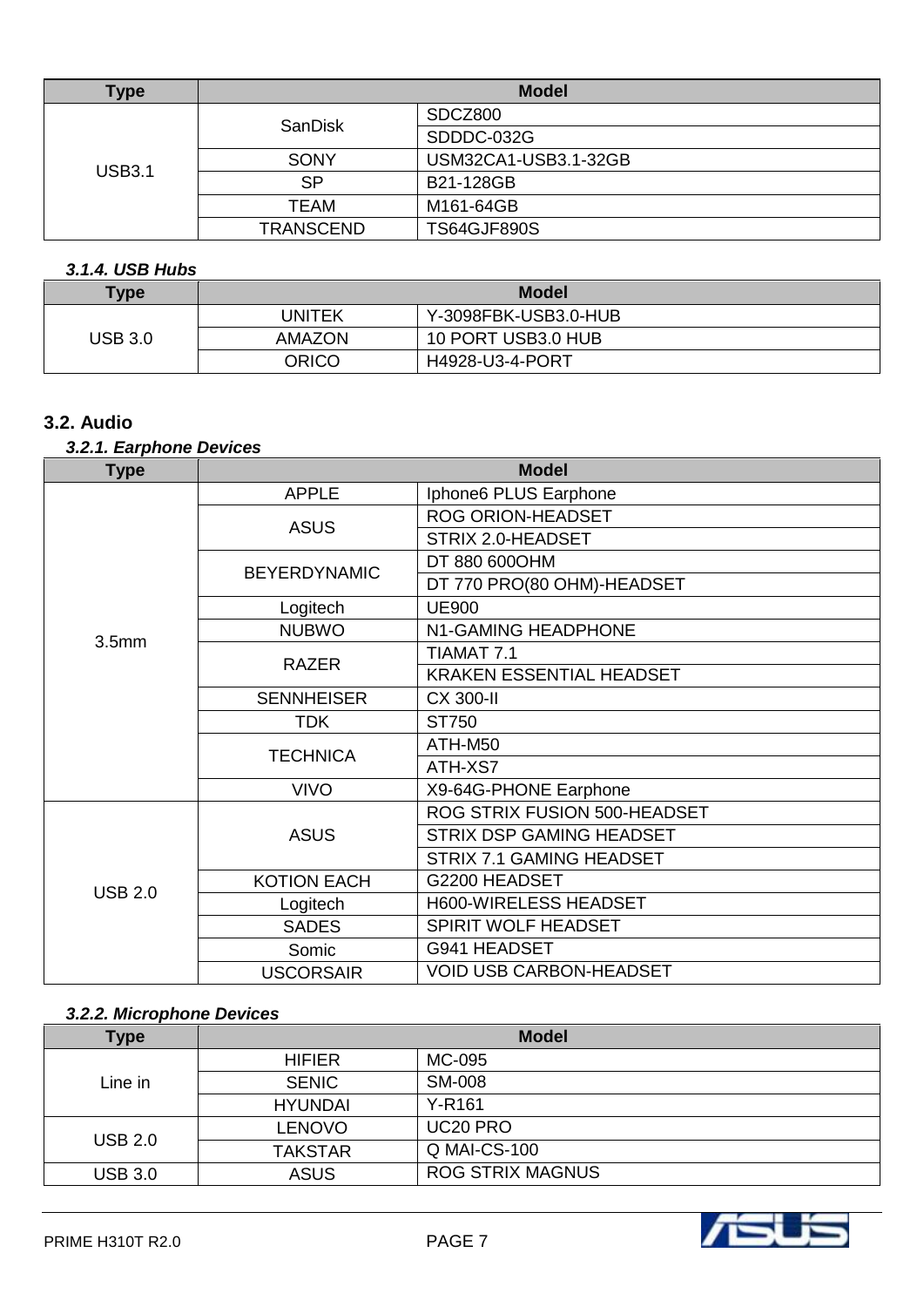#### *3.2.3. Sound Adapters*

| $T$ ype | <b>Model</b> |                         |
|---------|--------------|-------------------------|
| JSB 2.0 | Creative     | SOUND BLASTER K3 SB1720 |
|         | VENTION      | <b>USB SOUND CARD</b>   |

## *3.2.4. Speaker*

| Type           | <b>Model</b>    |                    |
|----------------|-----------------|--------------------|
| Line out       | Logitech        | Z906               |
|                | <b>EDIFIER</b>  | S5.1MKII           |
|                |                 | R <sub>151</sub> T |
|                | <b>TRANSWIN</b> | <b>T-200N</b>      |
| <b>USB 1.1</b> | Edifier         | <b>R10U</b>        |
|                | Logitech        | <b>S-150 USB</b>   |

#### **3.3. Ethernet**

## *3.3.1. 100/1000 BaseTx Networking Cards*

| Type           | <b>Model</b>   |                                                              |
|----------------|----------------|--------------------------------------------------------------|
|                | <b>ANKER</b>   | A7611-UNIBODY-GIGABIT-ETHERNET-ADAPTER                       |
| <b>USB 3.0</b> | CARD KING      | KW-3018-USB3.0 3PORT HUB WITH GIGABIT<br>ETHERNET ADAPTER    |
|                | <b>FOREVER</b> | USB LAN CARD-USB3.0 HUB                                      |
|                | <b>UFBOSS</b>  | USB 3.0 ETHERNET ADAPTER 10/100/1000Mbps-3PORT<br><b>HUB</b> |

### *3.3.2. Networking Hubs/Switchs/Routers*

| <b>Type</b> | <b>Model</b>     |                     |
|-------------|------------------|---------------------|
|             | <b>ASUS</b>      | <b>PL-X31</b>       |
| Home Plug   | D-Link           | <b>DHP-200</b>      |
|             |                  | GX-D1241            |
|             | <b>ASUS</b>      | <b>GIGAX2124X</b>   |
|             | <b>CISCO</b>     | WS-C2960L-8PS-LL    |
|             |                  | <b>DES-1008D</b>    |
|             |                  | <b>DGS-1008D</b>    |
|             | D-Link           | <b>DGS-1008T</b>    |
|             |                  | <b>DGS-1016D</b>    |
|             |                  | <b>DGS-1008A</b>    |
|             | H <sub>3</sub> C | S5024P              |
|             | <b>HUAWEI</b>    | S5700-10P-PWR-LI-AC |
| Switch      | Linksys          | SD2008              |
|             |                  | SD208               |
|             | Netcore          | <b>NSW1324M</b>     |
|             |                  | <b>NS318</b>        |
|             | Netgear          | <b>FS608</b>        |
|             |                  | GS608               |
|             |                  | <b>GS105PE</b>      |
|             |                  | <b>GS108PE</b>      |
|             |                  | <b>TL-SG1016DT</b>  |
|             | TP-Link          | TL-SG1008+          |
|             |                  | <b>TL-SG2210P</b>   |

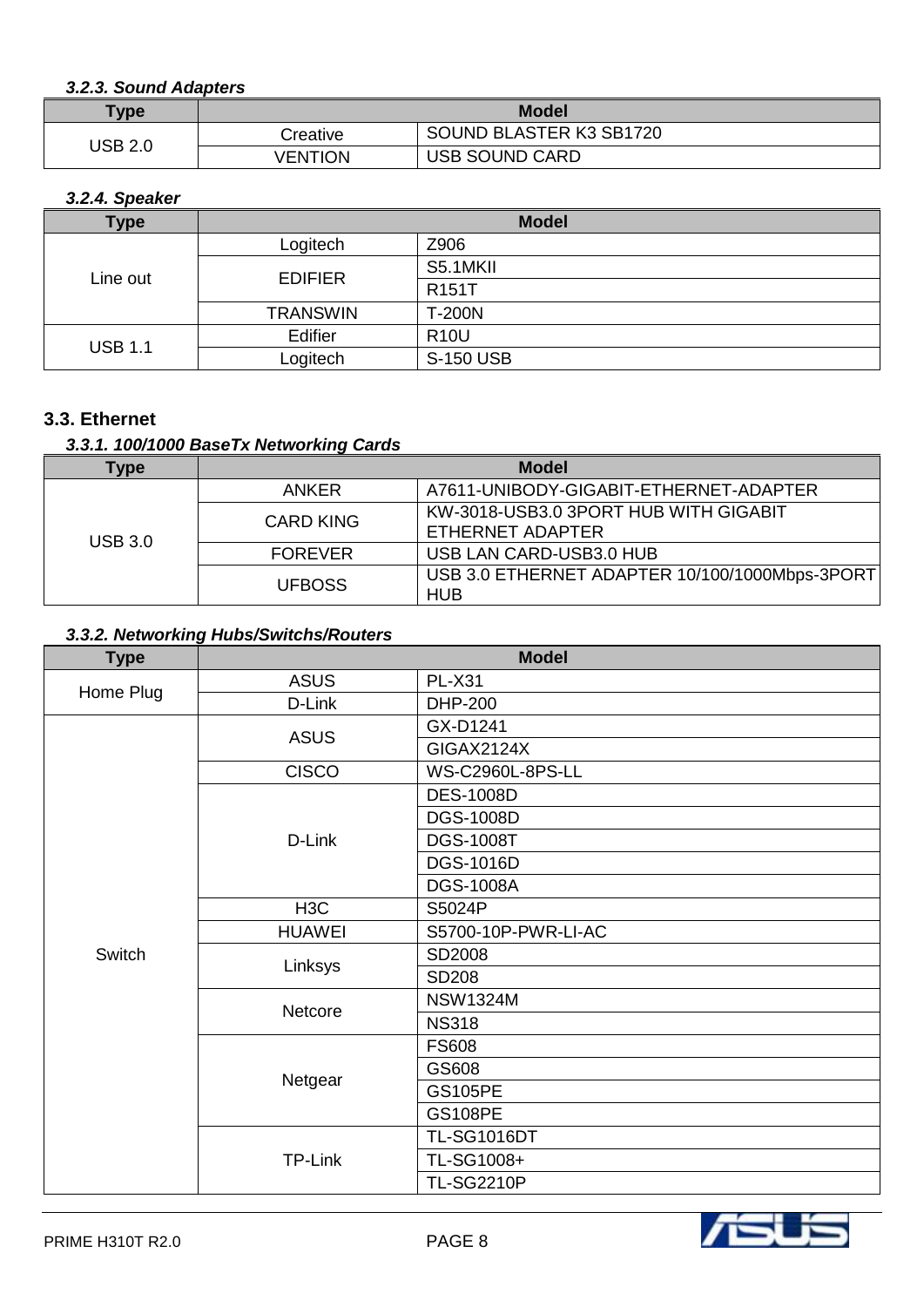| <b>Type</b> | <b>Model</b> |                 |
|-------------|--------------|-----------------|
|             | <b>ASUS</b>  | <b>RX3042HC</b> |
| Router      | D-Link       | DI-604+         |
|             | Netgear      | RP614           |

## *3.3.3. Wireless Networking*

| <b>Type</b>    | <b>Model</b>   |                              |
|----------------|----------------|------------------------------|
|                | <b>LITEON</b>  | WCBN808L-AD-M.2 WIFI         |
| $m.2$ WIFI+BT  | <b>INTEL</b>   | 8265NGW-M.2                  |
|                |                | 9260NGW-M.2                  |
|                |                | 9560NGW-M.2 (需要CNVI Support) |
| <b>USB 2.0</b> | 360            | 360 SUISHENG WIFI3           |
|                | TP-Link        | TP-LINK-TL-WN823N            |
| <b>USB 3.0</b> | <b>ASUS</b>    | USB-AC68                     |
|                | D-Link         | DWA-192-1900M-11AC-USB3.0    |
|                | <b>TENDA</b>   | U12-1300M-USB3.0             |
|                | <b>TP-Link</b> | <b>TL-WDN6200</b>            |

## *3.3.4. Wireless LAN Access Point*

| Type | <b>Model</b>  |                     |
|------|---------------|---------------------|
|      | <b>ASUS</b>   | AC2900-RT-AC86U     |
|      |               | RT-AC87U            |
|      |               | RT-AC3200           |
|      |               | BRT-AC828           |
| AP   | D-Link        | DIR-890L-11AC 3200M |
|      | <b>HUAWEI</b> | <b>LIFANG</b>       |
|      | Netgear       | R8500-AC5300        |
|      |               | R9000-AD7200        |
|      | <b>XIAOMI</b> | MI-R2D-ROUTER-1TB   |
|      |               | <b>MINI WIFI</b>    |

## **3.4. Fans and Heatsinks**

### *3.4.1. CPU Fan*

| <b>Type</b>       | <b>Model</b>             |                  |
|-------------------|--------------------------|------------------|
|                   | Antec                    | ZHAN HU A40      |
|                   | <b>COOLERMASTER</b>      | Hyper T4         |
|                   | <b>CRYORIG</b>           | C <sub>1</sub>   |
|                   |                          | C7               |
|                   | Deepcool                 | ICE EDGE 400XT   |
| <b>INTEL 1151</b> |                          | XUAN BING 400    |
|                   | <b>INTEL Product Fan</b> | TS15A 0.60A      |
|                   |                          | E97379-0.18A-FAN |
|                   |                          | E97379-0.2A-FAN  |
|                   |                          | E97379-0.28A-FAN |
|                   |                          | E98290-0.46A-FAN |
|                   | <b>ID-COOLING</b>        | ID-CPU-IS50      |

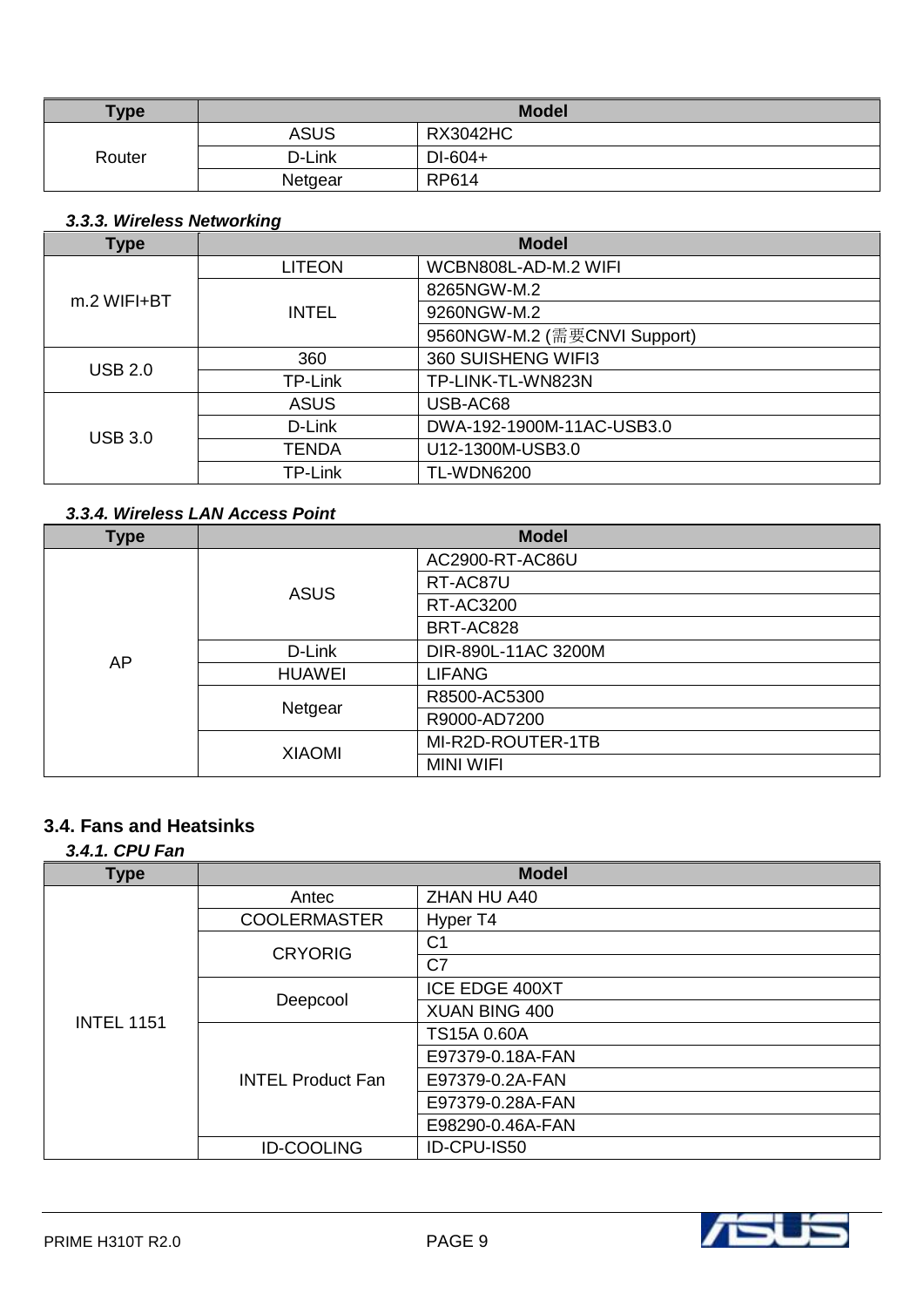| <b>Type</b>       | <b>Model</b>        |                                   |
|-------------------|---------------------|-----------------------------------|
|                   | <b>JONSBO</b>       | <b>CR-201</b>                     |
|                   |                     | <b>HP-400</b>                     |
|                   | <b>NOCTUA</b>       | NH U9S                            |
| <b>INTEL 1151</b> |                     | <b>HONG HAI MINI</b>              |
|                   | <b>PCCOOLER</b>     | <b>S90D</b>                       |
|                   |                     | X6-S1215                          |
|                   | Thermalright        | <b>AXP-200</b>                    |
|                   | Thermaltake         | <b>CLP0608 NiC C5</b>             |
|                   | <b>AIGO</b>         | <b>BING PO-T360RGB</b>            |
|                   | Antec               | <b>MERCURY 120</b>                |
|                   | <b>COOLERMASTER</b> | MASTERLIQUID 240                  |
|                   |                     | MASTERLIQUID PRO 120              |
|                   |                     | MASTERLIQUID PRO 240              |
|                   | <b>CRYORIG</b>      | A80-FAN-1445                      |
|                   | Deepcool            | <b>CAPTAIN 240RGB</b>             |
| <b>LIQUID</b>     | <b>GOLDEN FIELD</b> | HAN BING 120G                     |
|                   | <b>ID-COOLING</b>   | <b>AURAFLOW</b>                   |
|                   | <b>JONSBO</b>       | TW-120                            |
|                   | <b>NZXT</b>         | KRAKEN-HAI YAO X62                |
|                   | PC COOLER           | <b>JU LANG XING KONG 120</b>      |
|                   | <b>SAMA</b>         | <b>BING HE 360-SA803D-B</b>       |
|                   | <b>SEGOTEP</b>      | <b>BING LING SHUANG 240</b>       |
|                   | <b>THERMALTAKE</b>  | XIAO LONG 120-CL-W162-PL12RE-A    |
|                   | <b>USCORSAIR</b>    | H115i PRO RGB-280mm RGB LED -1466 |

### *3.4.2. Chassis Fan*

| Type        | <b>Model</b>        |                          |
|-------------|---------------------|--------------------------|
|             |                     |                          |
|             | Antec               | F19-120MM SILENT FAN     |
|             | <b>COOLERMASTER</b> | RF-LCR-12B2-GP-FAN       |
|             |                     | <b>MASTERFAN PRO 120</b> |
| Chassis FAN | <b>GAME DEMON</b>   | DAO FENG-FAN             |
|             | <b>PCCOOLER</b>     | SHUI JING-F-126-FAN      |
|             | <b>SAMA</b>         | <b>GAME COOLING FANS</b> |
|             | Thermaltake         | LUNA 12-FAN              |

#### **3.5. Keyboards/mice** *3.5.1. Keyboards*

| 3.5.1. Neyboards  |               |                           |  |
|-------------------|---------------|---------------------------|--|
| <b>Type</b>       |               | <b>Model</b>              |  |
|                   | <b>ASUS</b>   | STRIX TACTIC PRO-KEYBOARD |  |
|                   |               | <b>GK1050 RGB</b>         |  |
|                   |               | GK1000X                   |  |
| USB 1.1 / USB 2.0 |               | <b>CLAYMORE</b>           |  |
|                   |               | GK2000                    |  |
|                   |               | <b>XA01</b>               |  |
|                   | <b>BOW</b>    | <b>HW186C</b>             |  |
|                   | <b>FUHLEN</b> | G900S                     |  |

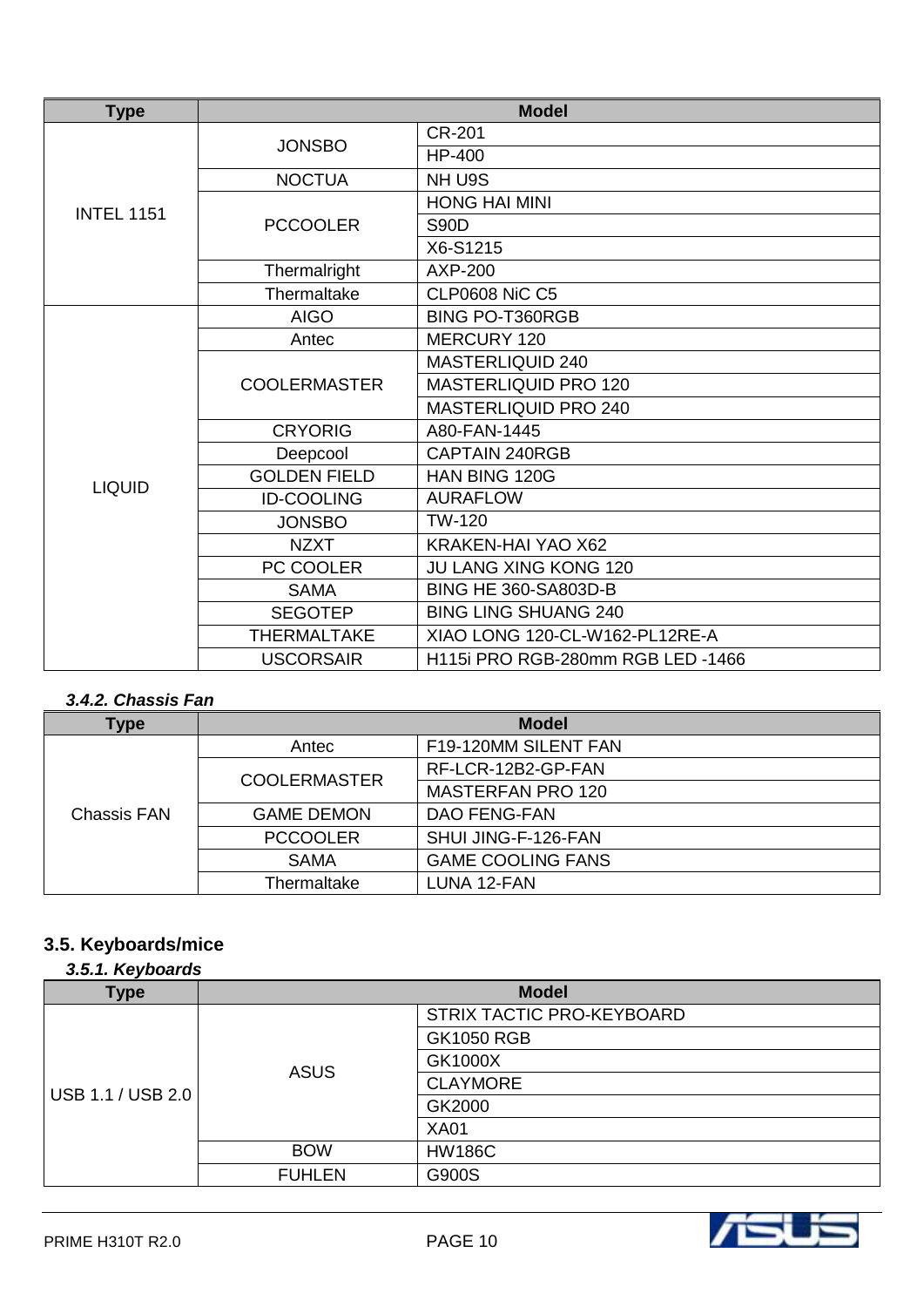| <b>Type</b>       | <b>Model</b>       |                                  |
|-------------------|--------------------|----------------------------------|
|                   | <b>G.SKILL</b>     | RIPJAWS KM780 RGB-MX             |
|                   | <b>USCORSAIR</b>   | K63                              |
|                   | <b>I-ROCKS</b>     | KR-6523                          |
|                   | Logitech           | G510S                            |
|                   |                    | G610                             |
| USB 1.1 / USB 2.0 | Microsoft          | <b>COMFORT CURVE</b>             |
|                   | <b>MOUOW</b>       | K <sub>16</sub>                  |
|                   | <b>TEAMWOLF</b>    | XU KONG FENG BAO JI XIE JIAN PAN |
|                   |                    | ZHUQUE-X08SG(CIY2.0)             |
|                   | <b>RU YI NIAO</b>  | V <sub>8</sub>                   |
|                   | <b>STEELSERIES</b> | APEX-M800                        |

# *3.5.2. Keyboard + Mice Combos*

| Type              | <b>Model</b>     |                               |
|-------------------|------------------|-------------------------------|
|                   | <b>RAPOO</b>     | 1800P5                        |
|                   | <b>USCORSAIR</b> | M65 PRO                       |
| USB 1.1 / USB 2.0 | <b>DELL</b>      | <b>KM717</b>                  |
|                   | <b>ELEPHANT</b>  | GKM001BK                      |
|                   | <b>IOGEAR</b>    | LONG RANGE 2.4GHz WIRELESS    |
|                   | Microsoft        | WIRELESS COMFORT DESKTOP 5000 |
|                   | Thermaltake      | MO-CMC-WDON&KB-CMC-PLBL       |

## *3.5.3. Mice*

| <b>Type</b>      | <b>Model</b>    |                                   |
|------------------|-----------------|-----------------------------------|
|                  |                 | P303 ROG STRIX IMPACT             |
|                  |                 | P502 ROG GLADIUSII                |
|                  | <b>ASUS</b>     | GT200                             |
|                  |                 | L701-WIRELESS/WIRED GAMING        |
|                  |                 | STRIX EVOLVE-P302                 |
|                  |                 | <b>P504-ROG GLADIUS II ORIGIN</b> |
|                  | <b>LANGTU</b>   | G402                              |
| USB 1.1/ USB 2.0 | <b>KEVE</b>     | YAN JING SHE                      |
|                  | Logitech        | M905                              |
|                  |                 | <b>MX MASTER</b>                  |
|                  |                 | G102 PRODIGY GAMING MOUSE         |
|                  |                 | G903                              |
|                  | <b>RAZER</b>    | DEATHADDER 1800DPI-RZ01-0085      |
|                  | <b>TEAMWOLF</b> | <b>IMMORTAL</b>                   |
|                  |                 | 958                               |
|                  | <b>TSINGHUA</b> | F-760                             |

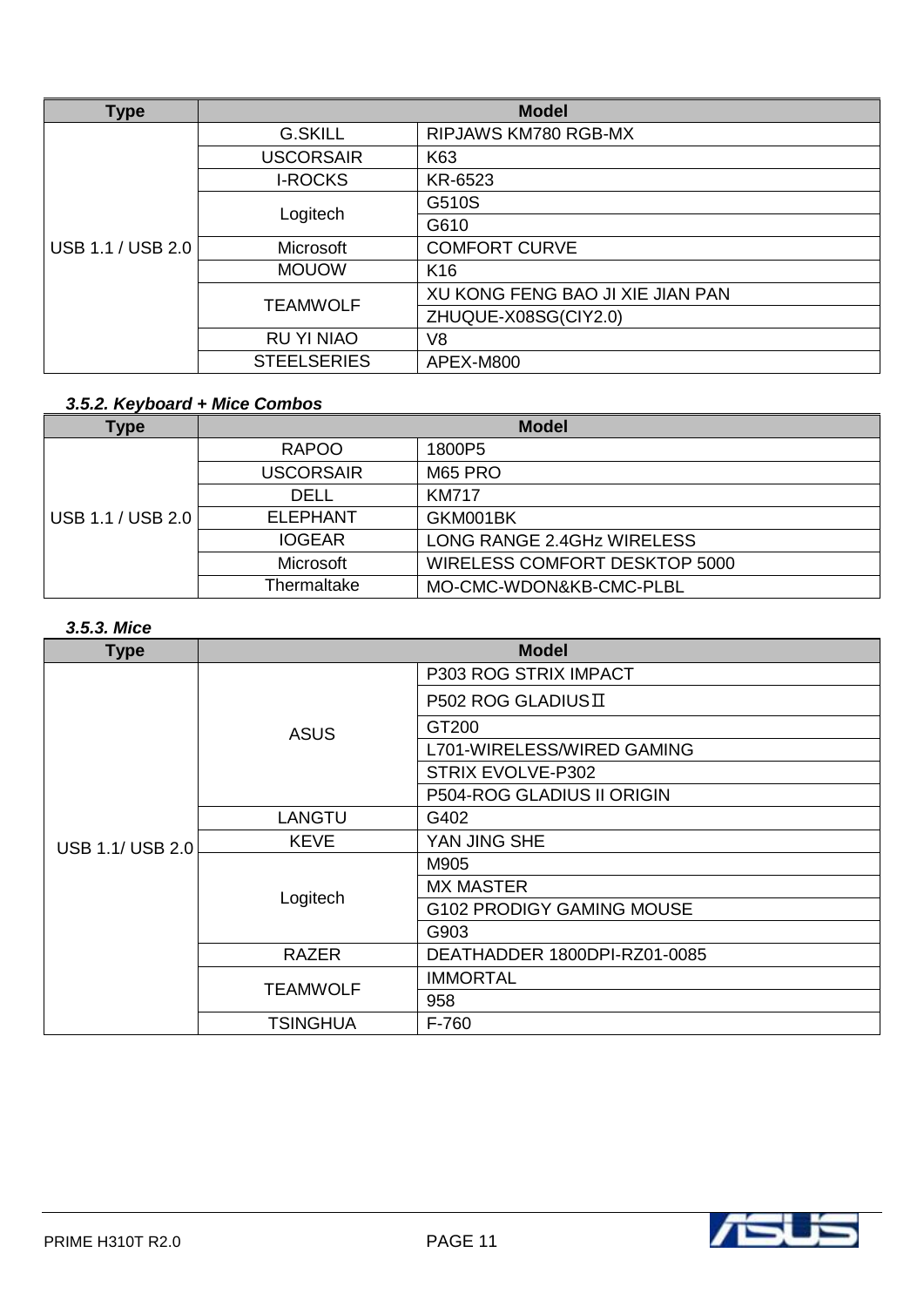### **3.6. Optical Drives**

| <b>Type</b>    | <b>Model</b>  |                      |
|----------------|---------------|----------------------|
|                | <b>ASUS</b>   | BW-16D1HT            |
| <b>SATA</b>    | LG            | GH24NSCO             |
|                | <b>LITEON</b> | IHAS324              |
|                | Pioneer       | BDR-S11J-BK          |
| <b>USB 2.0</b> | <b>ASUS</b>   | SBW-S1 PRO           |
|                |               | SBC-06D2X-U          |
|                | <b>LENOVO</b> | <b>DB75 PLUS-DVD</b> |
|                | LG            | GP65NB60-DVD         |
|                | <b>LITEON</b> | EBAU108              |
| <b>USB 3.0</b> | Pioneer       | BDR-XS06T-USB DVD    |

# **3.7. Multi-function printer Device**

| Type                     | <b>Model</b>    |                                                   |
|--------------------------|-----------------|---------------------------------------------------|
| USB 2.0                  | Canon           | CANON-PIXMA MX927-PRINTER-2952(Printer / Scanner) |
|                          | Epson           | DS-30 (Scanner)                                   |
|                          | HP.             | LaserJet 1020 Plus (Printer)                      |
|                          | <b>JGAURORA</b> | A3(3D PRINTER)                                    |
| <b>WIFI&amp; USB 2.0</b> | <b>Brother</b>  | Brother MFC-J625DW (Printer / Scanner)            |

# **3.8. TV Tuner & Video Capture Cards**

| Type           | <b>Model</b> |                          |
|----------------|--------------|--------------------------|
| M.2            | Yuan         | <b>SC550N1</b>           |
| <b>USB 2.0</b> | Uptech       | <b>HYBRID</b><br>TV HD 3 |

## **3.9. Others Input Device:**

### *3.9.1. Apple Devices*

| <b>Type</b>    | <b>Model</b> |                    |
|----------------|--------------|--------------------|
|                |              | iPad mini 16GB     |
|                |              | iPad Pro WI FI     |
| <b>USB 2.0</b> | Apple        | iPhone 6 16GB      |
|                |              | iPhone 6 PLUS 16GB |
|                |              | iPhone 7 32GB      |

#### *3.9.2. Android Series Device*

| <b>Type</b>    | <b>Model</b>  |                                       |
|----------------|---------------|---------------------------------------|
|                | Amazon        | Fire HD7 (4 <sup>th</sup> Generation) |
|                | <b>ASUS</b>   | <b>ZENPAD S 8.0-64G</b>               |
| <b>USB 2.0</b> |               | ZenFone 5 LTE (A500KL)                |
|                |               | ZenFone (ZE601KL)                     |
|                | <b>HUAWEI</b> | VNS TL00 G9                           |
|                |               | M5 PRO-CMR-W19-64GB-3048              |
|                | Nokia         | N1 32GB                               |

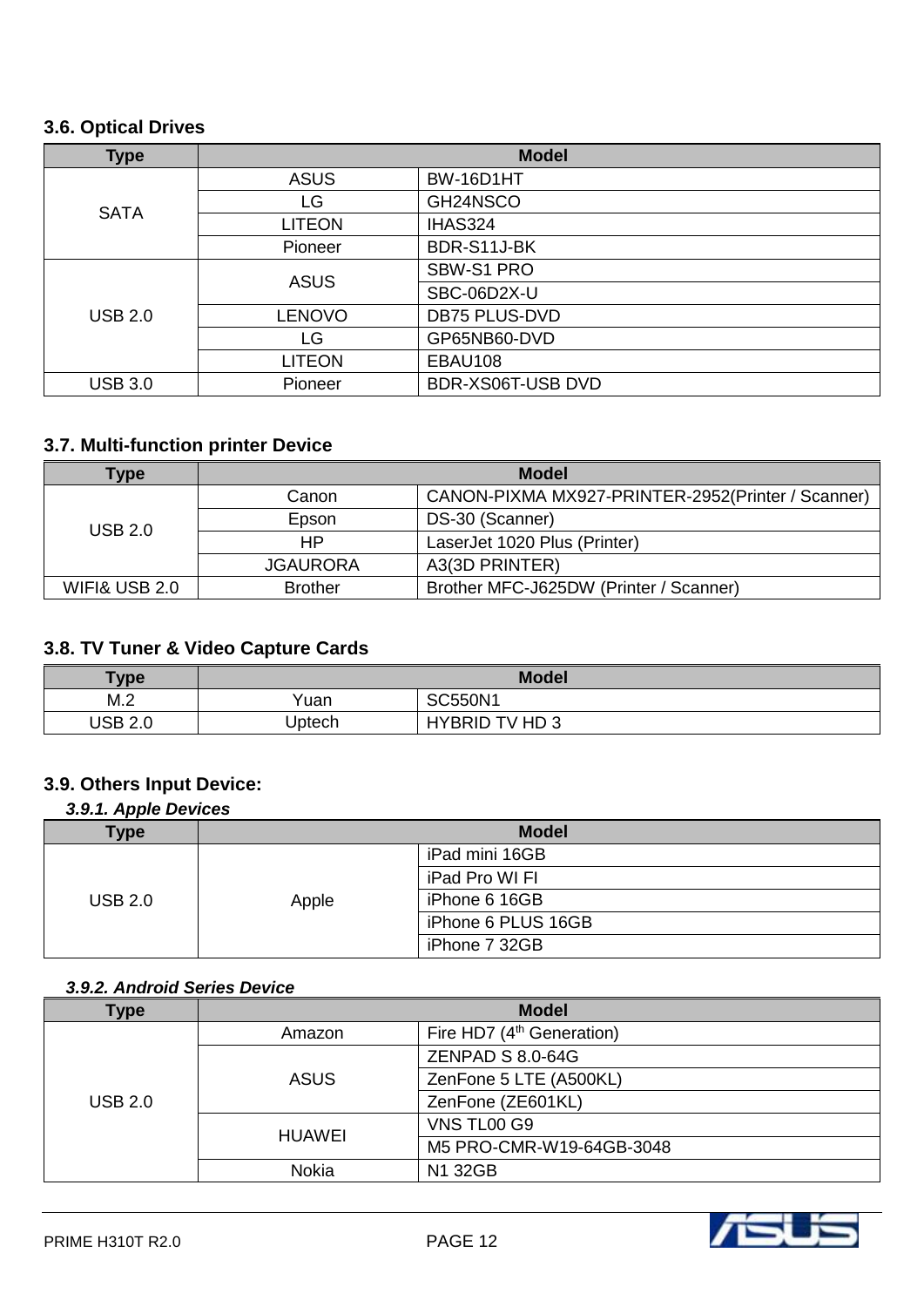| <b>Type</b>    | <b>Model</b>   |                 |
|----------------|----------------|-----------------|
|                | <b>OPPO</b>    | A37M 16G        |
| <b>USB 2.0</b> | <b>SAMSUNG</b> | GALAXY-SM-J7108 |
|                | VIVO           | X9-64G          |

## *3.9.3. Bluetooth Adapter*

| <b>Type</b>    | <b>Model</b>  |                 |
|----------------|---------------|-----------------|
| USB 1.1        | Linksys       | USBBT100        |
| <b>USB 2.0</b> | AIBO-MINI     | $V2.0 - DCAD02$ |
|                | <b>AZIO</b>   | <b>BTD-V201</b> |
|                | <b>IRXON</b>  | <b>BT560i</b>   |
|                | <b>SEEHOT</b> | <b>SBD-40</b>   |

#### *3.9.4. Tablets*

| Type           | <b>Model</b>                              |                          |
|----------------|-------------------------------------------|--------------------------|
| <b>USB 2.0</b> | <b>HANVON</b>                             | HWPEN-MAZLN              |
|                | <b>WU YING BI</b><br>PenPower<br>BTAB402A |                          |
|                |                                           |                          |
|                |                                           | <b>INTUOS ART-PC0601</b> |
|                | Wacom                                     | PTH-651/K0F INTUOS PRO   |
|                |                                           | INTUOS5-PTH-850          |

### *3.9.5. PC Game Controller*

| <b>Type</b>    | <b>Model</b>  |                    |
|----------------|---------------|--------------------|
| <b>USB 2.0</b> | <b>BETOP</b>  | <b>BTP-2175 SE</b> |
|                |               | PRO-BTP-2163       |
|                |               | G29                |
|                | Logitech      | F710               |
|                | <b>RAZENR</b> | <b>SABERTOOTH</b>  |

#### *3.9.6. Web Cams*

| Type           | <b>Model</b>     |                             |
|----------------|------------------|-----------------------------|
|                | A4TECH           | PK-910H-CAMERA              |
|                | <b>AONI</b>      | C1 HD720P-CAMERA            |
| <b>USB 2.0</b> | <b>BLUELOVER</b> | T3200-CAMERA                |
|                | GSOU             | L10-CAMERA                  |
|                |                  | C270-HD                     |
|                | Logitech         | C1000e 4K PRO WEBCAM-       |
|                | Microsoft        | HD-3000-LIFECAM             |
| <b>WIFI</b>    | 360              | D603-YE SHI BAN PLUS-CAMERA |
|                | <b>WOSHIDA</b>   | T6866WP                     |

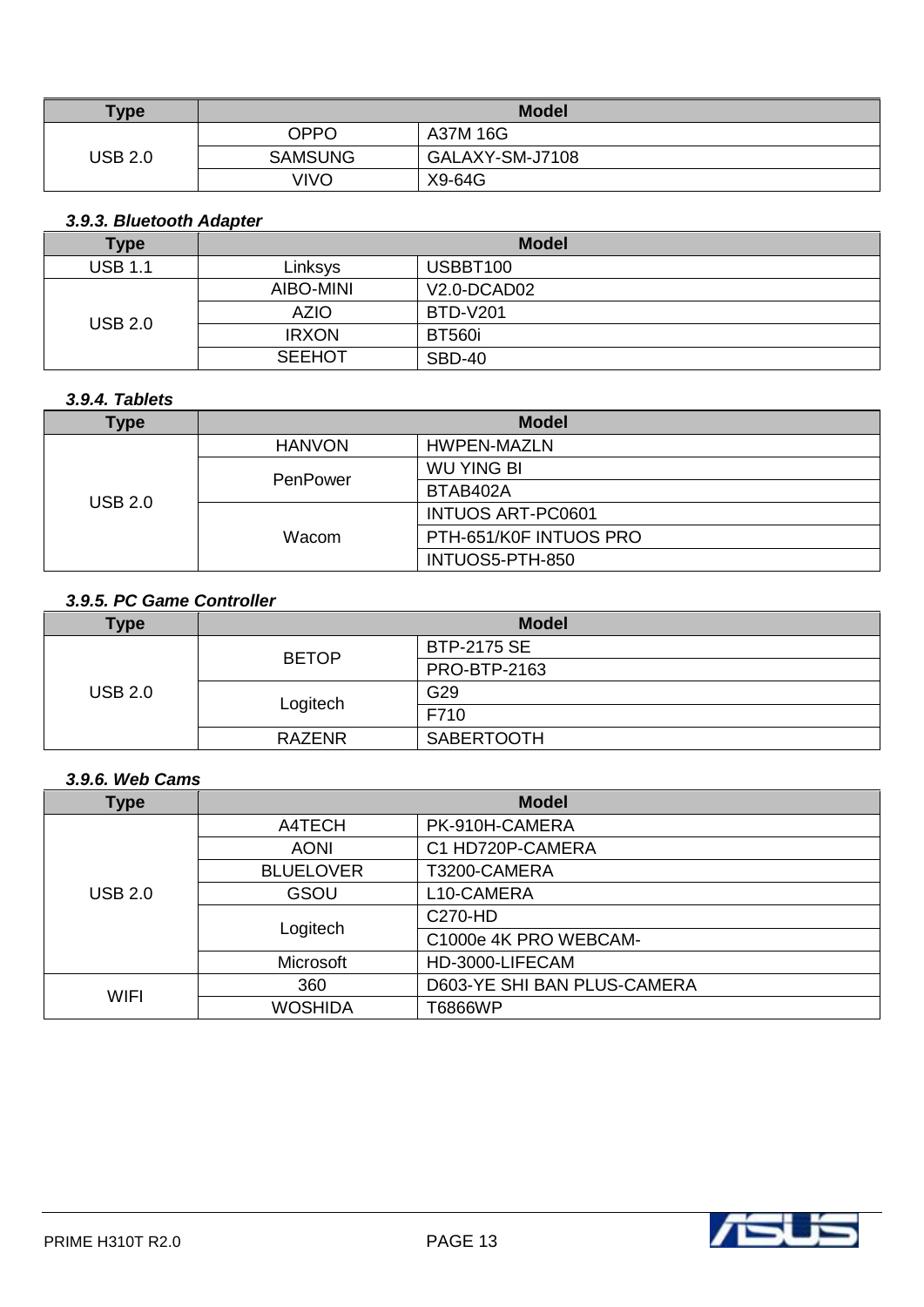# **3.10. Display Device**

### *3.10.1. Monitor*

| <b>Type</b> | <b>Model</b>   |                   |
|-------------|----------------|-------------------|
|             | <b>ASUS</b>    | PQ321Q            |
|             |                | ROG Swift PG27VQ  |
|             |                | ROG STRIX XG258Q  |
|             |                | MG28UQ            |
|             |                | MX27UC-0377       |
|             |                | <b>MX299Q</b>     |
|             |                | <b>VX239H</b>     |
|             |                | <b>MS246H</b>     |
|             |                | T232Hlbmidz       |
|             | Acer           | S277HK wmidpp     |
| <b>HDMI</b> | <b>AOC</b>     | AOC 愛攻II AG322FCX |
|             | <b>BenQ</b>    | XL2730            |
|             |                | P2415Q            |
|             | Dell           | U3415W            |
|             | <b>HP</b>      | X2301             |
|             | LG             | 34UM95-P          |
|             | <b>PHILIPS</b> | 241P6VPJKEB       |
|             | <b>SAMSUNG</b> | C49HG90DMC        |
|             | <b>SONY</b>    | KD-55X8500B       |
|             | <b>VIZIO</b>   | M65-F0            |
|             | <b>ASUS</b>    | PQ321Q            |
|             |                | ROG Swift PG27VQ  |
|             |                | ROG STRIX XG258Q  |
|             |                | MG28UQ            |
|             |                | MX27UC-0377       |
|             |                | <b>MX299Q</b>     |
|             |                | <b>VG278Q</b>     |
|             | Acer           | S277HK wmidpp     |
| DisplayPort | <b>AOC</b>     | AOC 愛攻II AG322FCX |
|             | BenQ           | XL2730            |
|             | Dell           | <b>UP2715K</b>    |
|             |                | P2415Q            |
|             |                | U3415W            |
|             | LG             | 34UM95-P          |
|             | <b>PHILIPS</b> | 241P6VPJKEB       |
|             | <b>SAMSUNG</b> | C49HG90DMC        |
|             | ThinkVision    | LT2452p Wide      |

#### *3.10.2. Projector*

| <b>Type</b> | <b>Model</b> |                           |
|-------------|--------------|---------------------------|
| HDMI        | ASUS         | ZENBEAM E1-PROJECTOR-3055 |
|             | XGIMI        | H1S-3049                  |